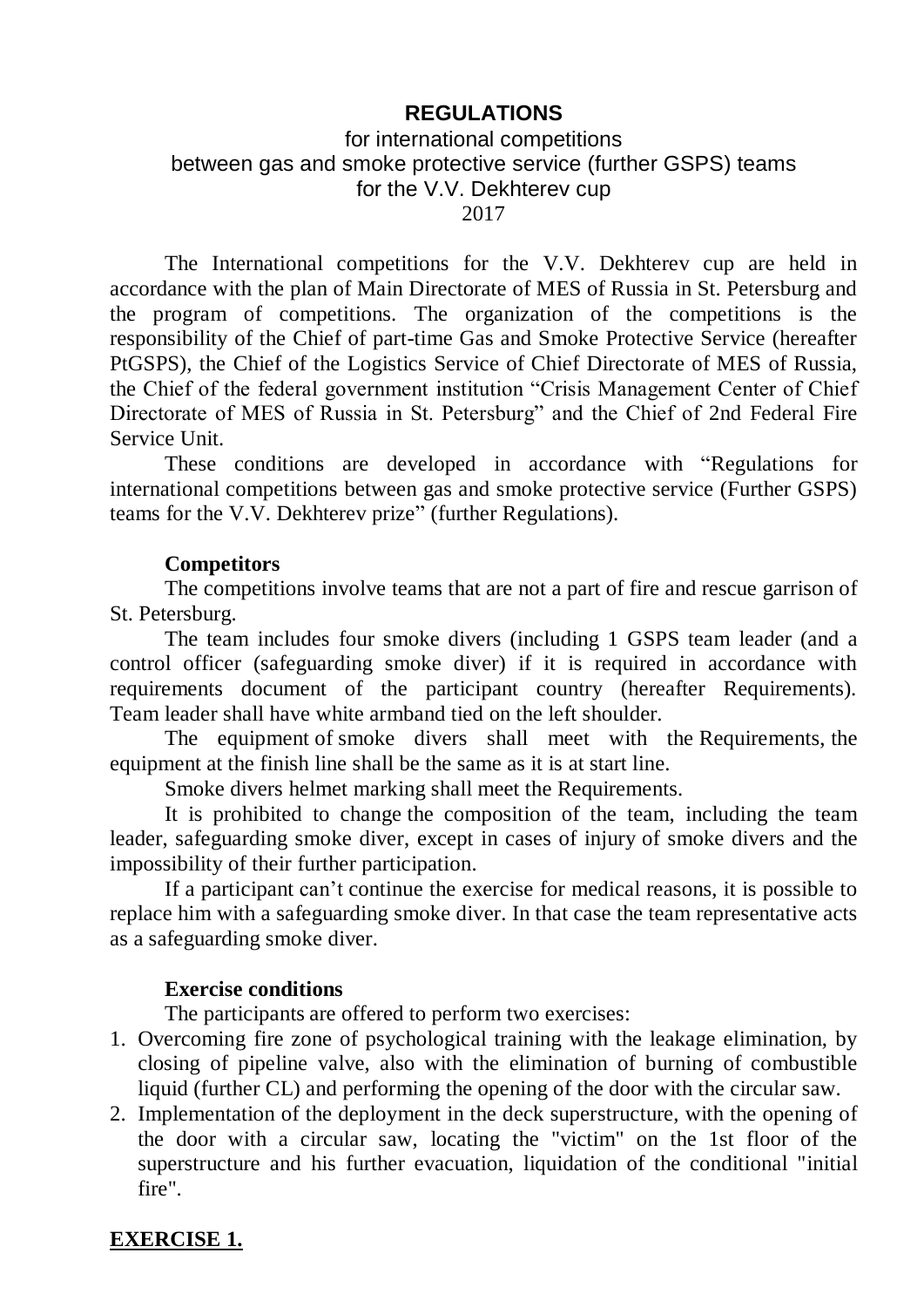**Overcoming fire zone of psychological training with the leakage elimination, by closing of pipeline valve, also with the elimination of burning of combustible liquid (further CL) and performing the opening of the door with the circular saw.**

By the command of the informant judge "Prepare for the exercise" team members arrive to the starting point in uniform, with the equipment and RPE. Fire extinguishers (main and reserve) and circular saw should be at designated place. The judge should check the uniform, the equipment and communication and lighting tools. By the command "ready" the team checks breathing apparatus in accordance with the Requirements. The referee by the command of the senior judge of the competitions puts into action the irrigation system and burns the combustible liquid up, than follows the command "set" and "go" (the shot of a starting pistol).

The exercise is carried out by all team members, including control officer (safeguarding smoke diver) (while control officer (safeguarding smoke diver) is included in the GSPS team).

The time between "ready" and "go" commands should be more than 5 minutes.

The exercise should not take more than 10 minutes to complete. After 10 minutes, the exercise is considered to be unfulfilled.

In case the team didn't fulfill the exercise, the team is charged with 15 penalty minutes.

The team goes through the elements according to the scheme (Figure No. 1), it is necessary to move along the steps when climbing (descending) the stairs, except the staircase when leaving the car ramp pit.

After the "go" command, the team goes through the element No. 1 "car ramp". Moving along the element, the team eliminates the leakage by overlapping the valve of the pipeline (the valve is twisted to be fully closed). The team can continue to move (cross the control line) only after the valve is fully closed and leakage is fully eliminated. Descending the stairs is carried out facing it, stepping over no more than one step. When leaving the pit, it is allowed to descend to the ground directly from the stair platform.

Further, the team moves to the element No. 2 to eliminate the burning of the combustible liquid in the tray with the help of one fire extinguisher. If it is not possible to eliminate the burning with one fire extinguisher, it is permitted to use a reserve fire extinguisher. It is forbidden to extinguish the liquid with two fire extinguishers simultaneously.

In case both extinguishers to be out of order, the exercise is terminated, the team returns to the start line for a second turn. After the elimination of the burning of combustible liquid, smoke divers should leave used extinguisher(s) on the designated platform at the car ramp and continue the exercise.

Further, the team goes through the elements Nos. 3, 4, 5. After the last smoke diver have left the element No. 3, the "labyrinth", the team begins going through the element No. 4 "fence", while smoke divers can assist each other. It is forbidden to cross the control lines of elements until the last smoke diver haven't gone through it. At the element No.5, before entering the second tunnel, a smoke diver start a circular saw and performs the door opening operation (element No. 6) and cuts the door bolts, than shut the saw engine down, places it in the designated place and continues movement to the next element according to the scheme. While working with a circular saw, all smoke divers stand behind the smoke diver with the saw. It is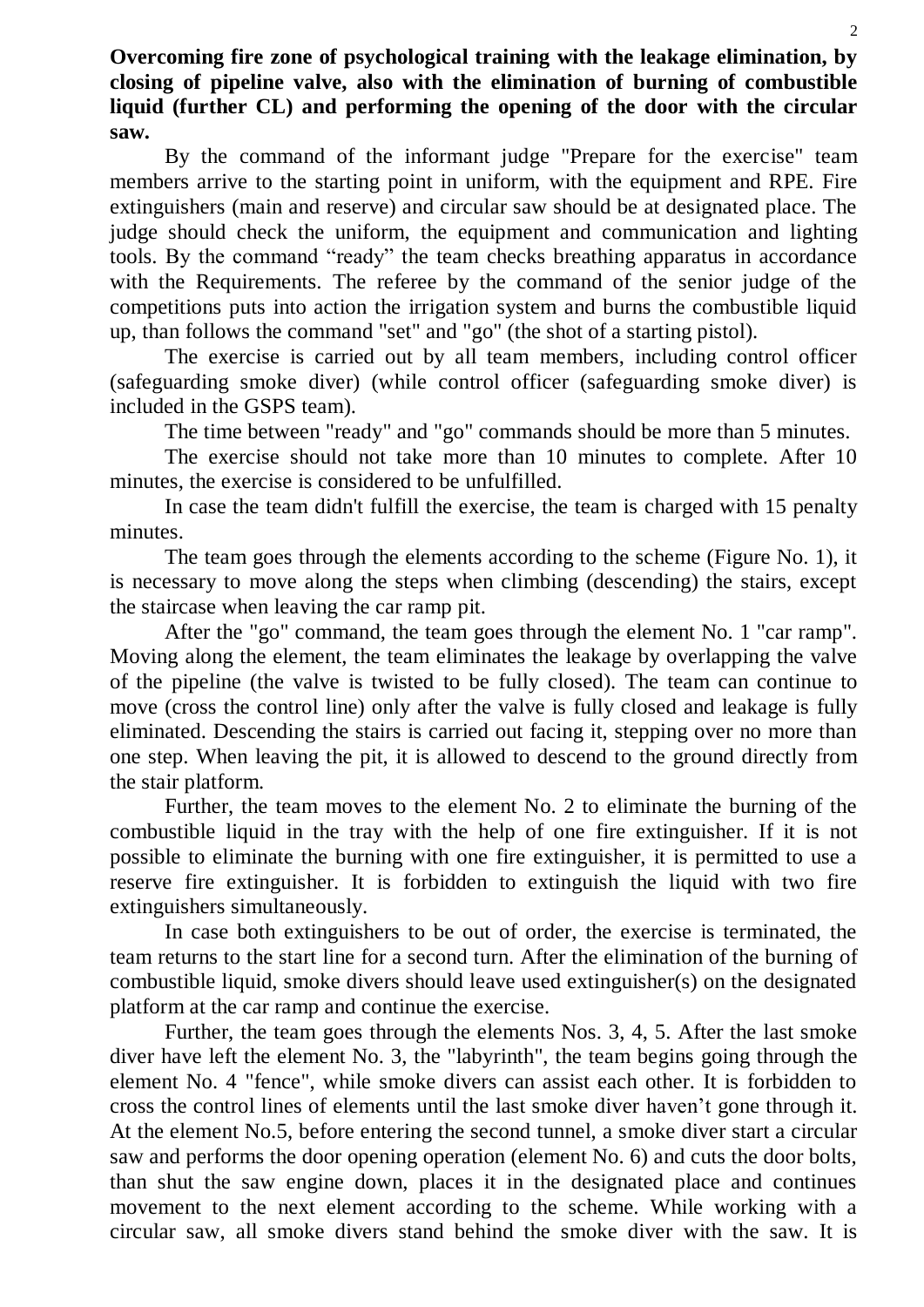forbidden to take in hands and (or) to start a saw before all smoke divers have left the first tunnel. It is prohibited to direct the cutting part of the saw towards the smoke divers.

Then the smoke divers go through elements Nos. 7, 8.

After the "cable tunnel" (element No. 8), the team goes to the finish line.

The result is determined by the time from the "start line" to the moment of crossing of the "finish line" by the last smoke diver.

At the end of the exercise, smoke divers turn off the RPD, remove all the equipment in the shortest possible time and prepare for the next exercise.

### **EXERCISE 2.**

## **Implementation of the deployment in the deck superstructure, with the opening of the door with a circular saw, locating the "victim" on the 1st floor of the superstructure and his evacuation, liquidation of the conditional "fire".**

By the command of the informant judge "Prepare for the exercise" team members arrive to the starting point in uniform, equipment and RPE. Pressure hoses (51 mm in diameter) (the number of hoses and the way they are arrange is not regulated), blocking hose, circular saw should be on the start line. The hoses are not connected to each other; the blocking hose is disconnected from the hoses. The main line (77 mm in diameter) should be laid on the 2 floor, three-run branching should be installed on the 2nd floor. Soft stretchers are carried by one of smoke divers.

The judge should check the uniform, the equipment, communications and lighting tools. Than follows the command ''Ready". The team checks breathing apparatus in accordance with the Requirements. The starting position: the smoke divers connected to the RPE are standing on the "start" line. When everything is ready, the judge commands "set" and "go" (the shot of a starting pistol).

The time between "Ready" and "Go" commands should be more than 15 minutes.

The exercise does not take more than 15 minutes to complete. After 15 minutes, the exercise is considered to be unfulfilled.

In case the team didn't fulfill the exercise, it is charged with 20 penalty minutes.

GSPS team goes through the elements according to the scheme (Figure No. 2) Control officer (safeguarding smoke diver) starts simultaneously with the team.

After the "Go" command the team takes pressure hoses 51 mm in diameter, blocking hose, circular saw and moves according to the scheme. The team goes to the second floor, connects the working hose line to the branching, at the same time one of the smoke divers opens the entrance door of the deck superstructure with a saw, than shut the saw engine down, places it in the designated place. While working with a circular saw, all smoke divers stand behind the smoke diver with the saw. It is forbidden to start the saw before all smoke divers enter the second floor. It is prohibited to direct the cutting part of the saw towards the smoke divers (control officer (safeguarding smoke diver)).

The leader checks the presence of water in the work line: he briefly opens the nozzle, the water spray should be visible before entering the "environment unusable for breathing" (deck superstructure). All smoke divers and control officer (safeguarding smoke diver) should be on the second floor. When the first smoke diver enters the deck superstructure, the pressure on the pump will be at least 3 atm.,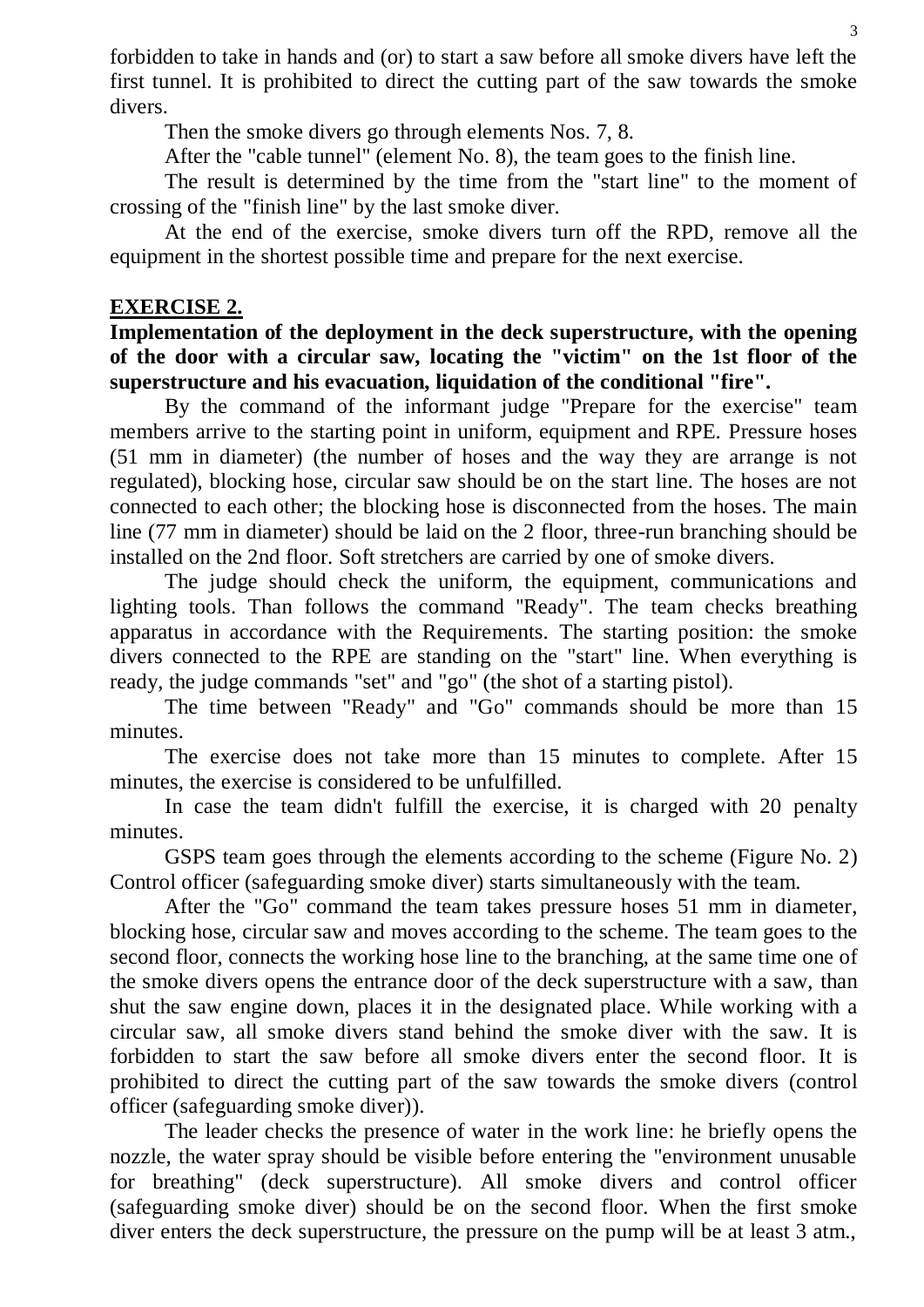by the command of the control officer (safeguarding smoke diver), it can be increased. To exclude the saw damage, the control officer (safeguarding smoke diver) is allowed to change the position of the saw after putting it into the designated place and entry of the team into an "environment unusable for breathing».

The team conducts reconnaissance in the rooms of the 2nd and 1st floors of the deck superstructure with a working line filled with water. Сontrol officer (safeguarding smoke diver) is allowed to assist the team to lay the working hose line, and he must be in front of the entrance to the "environment unusable for breathing", on the second floor, from the moment the team enters the superstructure, to the moment the team finishes.

The team in the smoke-filled zone of the 2nd floor finds the ladder to the 1st floor, descends to the 1st floor of the deck superstructure, searches for the "victim" and takes it out on soft stretchers to the designated place while simultaneously laying the working line to the "nozzle operator" to eliminate the "initial fire". When the team carrying out the "victim", hands and head should not hang from the stretchers, different part of victim's body should not touch the elements of construction and the ground.

The commander of the team with the nozzle leaves the deck superstructure first, smoke divers are allowed to return to the deck superstructure to lay the working line. The work of nozzle operator begins when the "victim" is laid in the designated place and all smoke divers are in the designated place. During elimination of the conditional "initial fire," the nozzle operator and the team should be in the designated position in full force.

The result is determined by the time from the "start line" to the moment of the target to be stroked with water. At the end of the exercise, smoke divers turn off the RPD, remove all equipment in the shortest possible time.

# **Remarks**:

1. Smoke divers should have communication and lighting tools in accordance with the requirements.

2. It is necessary to move along the steps when climbing (descending) the stairs.

3. The leader of the GSPS team always heads the team during the exercise, when crossing control lines and finishing, except for cases of using a circular saw, overlapping the valve of the pipeline and overcoming the "fence". It is allowed to change the order of the movement in GSPS team before smoke divers enter 2nd floor of the deck superstructure, from the moment they exit the deck superstructure, before they enter the fire extinguishing zone.

4. In case of violation of the Requirements by participant(s) of the Competition, leading to "injury" of one of smoke divers, the exercise is terminated until the violation is eliminated. However, the time of exercise does not stop.

5. During the exercises using compressed-air breathing apparatus, it is allowed to replace out-of-service RPE with a spare one. The team at full strength should return to the start line at least distance and replace RPE. After the replacement of RPE, the team returns at least distance to the point they stopped exercise and continues doing exercise according to the scheme. However, the time of exercise does not stop.

6. If one part of compressed-air breathing apparatus disconnected from the other part during the exercise, the team should eliminate the violation and proceed the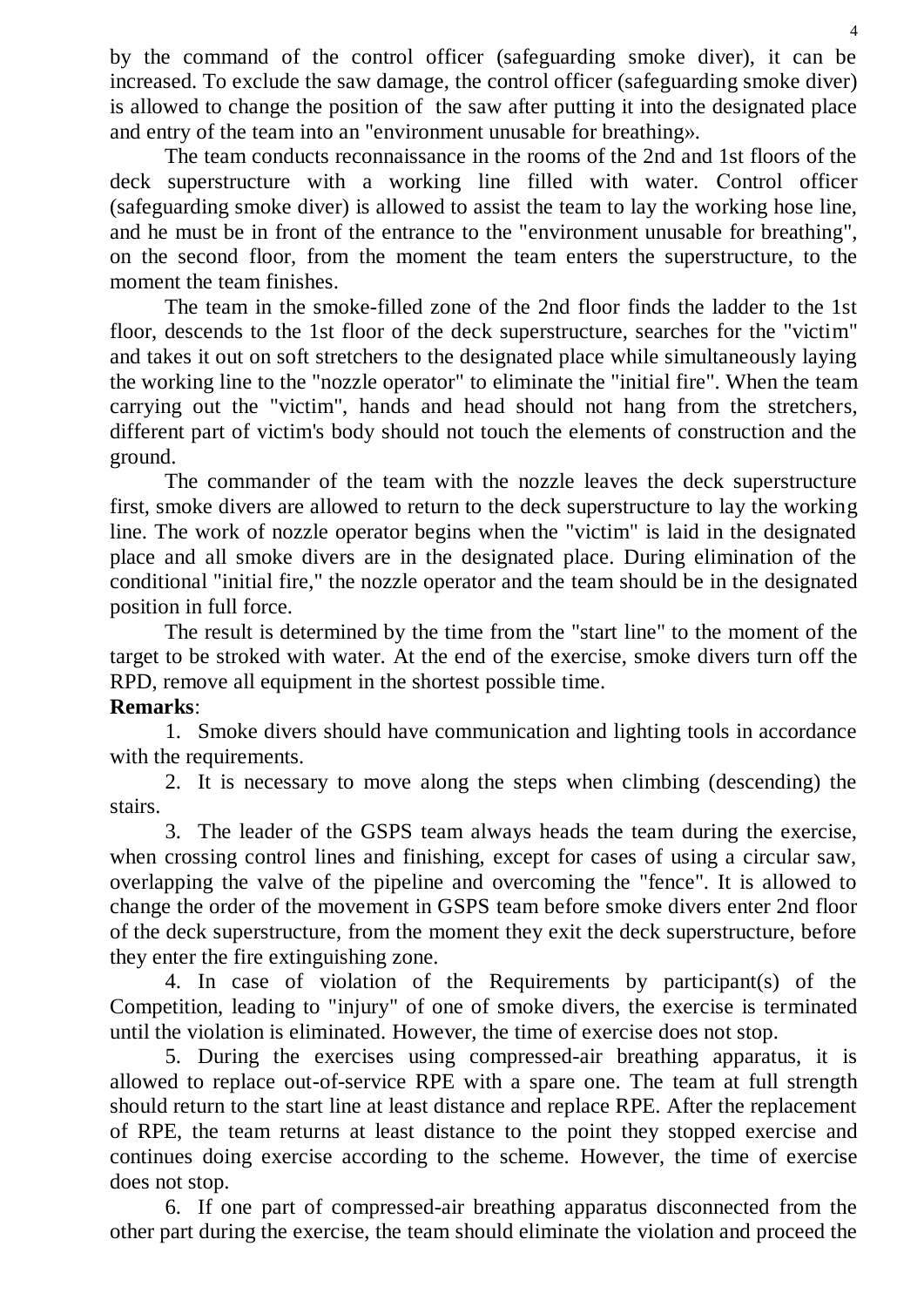exercise. At the same time, the exercise time does not stop and the penalty time is calculated according to the Table.

7. If one of the smoke divers removed the face piece of compressed-air breathing apparatus during the exercise, the exercise is considered to be unfulfilled; the team is penalized according to the conditions of the Exercise.

8. In case of a damage of elements of compressed-air breathing apparatus, smoke diver is allowed to continue moving till the end of the exercise, the penalty time is not charged.

9. If during the exercise the air is run out in one of the breathing apparatus or the reducer is damaged, the smoke diver connects to the apparatus of another smoke diver.

10. In case of violation of the integrity of the main hose line, which does not allow eliminating the "initial fire", the team stops the exercise and is given a second run.

11. If there is a disconnection of the working hose line, which does not allow eliminating the "initial fire," the team is allowed to return to the start line, take the reserve sleeve and replace it. The team is allowed to exit the deck superstructure, in its entirety, from the branching point, to assemble the working line using reserve sleeves and nozzle. Before re-entering the "environment unsuitable for breathing", the leader checks the presence of water in the work line: he briefly opens the nozzle, the water spray should be visible. Then the team moves according to the scheme (Fig. 2). The control officer (safeguarding smoke diver) is allowed to carry reserve sleeves and nozzle to the place of branching.

12. If there is a leak in the work line, control officer (safeguarding smoke diver) is allowed to install a sleeve clamp, and it must be located in front of the entrance to the "environment unsuitable for breathing", in the designated place.

13. It is forbidden to block the branching valve when smoke divers are in (on) the deck superstructure.

14. If the saw blade is damaged, it can be replaced. The replacement is made by any of smoke divers (or control officer (safeguarding smoke diver)), the spare blade is on the start line. However, the time of exercise does not stop.

15. It is prohibited to remove protective gloves, unsnap and remove the helmet.

16. In case of breakdown of circular saw during the exercise, until the door is opened and further execution of exercise is impossible, the leader of the team should report to the judge, the exercise is considered to be unfulfilled.

17. In case of burnback of combustible liquid after the team have overcame the element No. 2 (pan with combustible liquid) the team continues the Exercise No. 1. The team is penalized according to the Table. It is prohibited to return for repeated extinguishing.

18. GSPS team is penalized in case of violation of pattern of motion according to the Table.

| No. | <b>Violation</b>                                            | Penalty time,<br>in seconds |
|-----|-------------------------------------------------------------|-----------------------------|
|     | Violation of preparation time for the exercise.             |                             |
| 2.  | Team representative occurs in the exercise zone without     | 60                          |
|     | agreement with the senior referee of the competition.       |                             |
|     | Other violations of smoke diver(s) of the conditions of the |                             |

**Table of penalty time charged for violations of exercise conditions**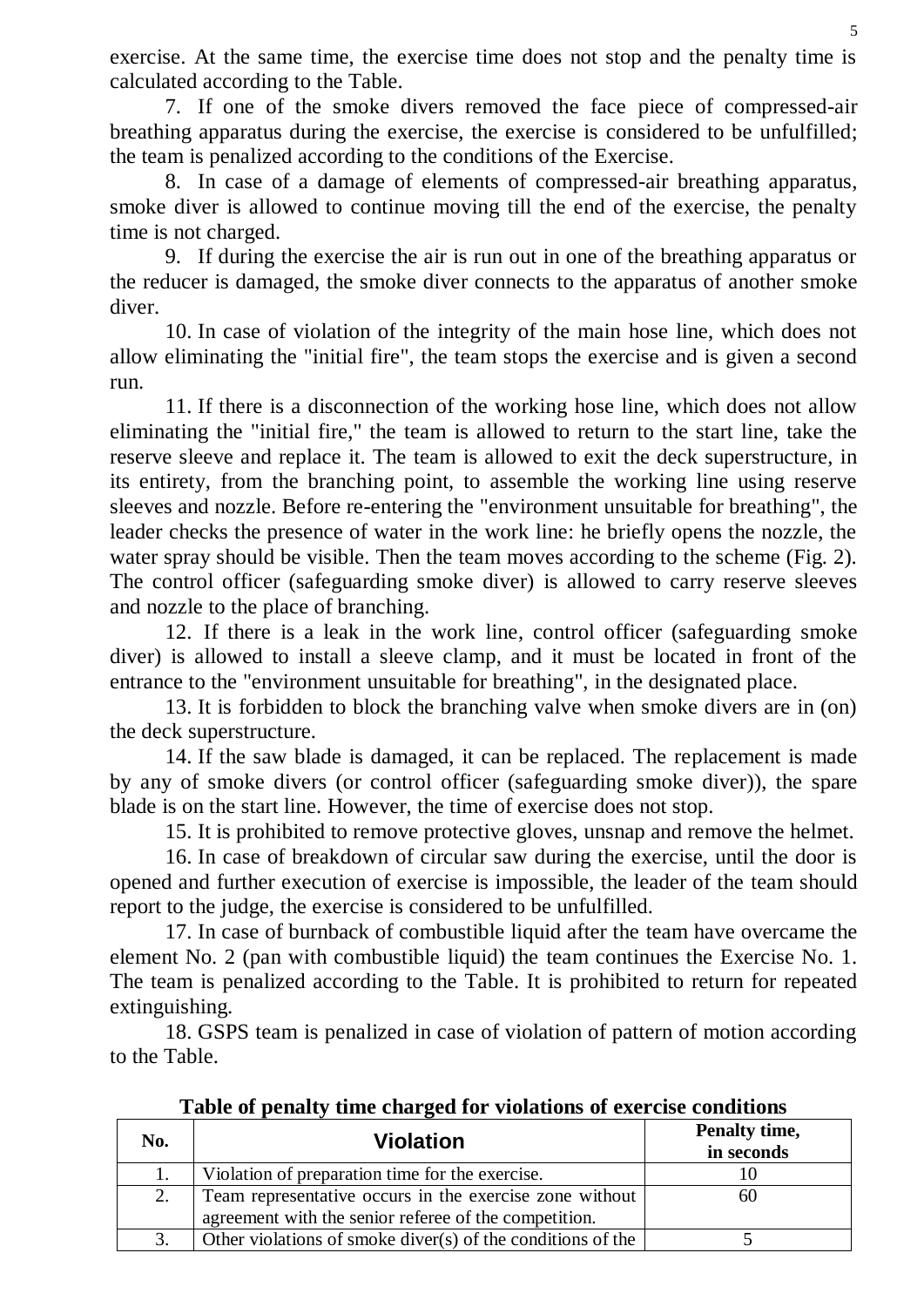|     | exercise (for each fact of violation).                       |     |
|-----|--------------------------------------------------------------|-----|
| 4.  | Violation of the movement order on the stairs (for each      | 10  |
|     | fact of violation).                                          |     |
| 5.  | Violation of the movement order of the leader of the         | 5   |
|     | GSPS team (for each fact of violation).                      |     |
| 6.  | Loss of equipment during the exercise (for each unit).       | 5   |
| 7.  | Smoke diver took protective gloves off, removed or           | 15  |
|     | unsnapped the helmet during the exercise (for each fact of   |     |
|     | violation).                                                  |     |
| 8.  | Violation of the pattern of movement during the exercise     | 100 |
|     | (for each fact of violation).                                |     |
| 9.  | Smoke diver (s) made gross violation of the requirements,    | 300 |
|     | entailed injury to the participant(s) of the competition and |     |
|     | the inability to further participation in competitions (for  |     |
|     | each fact of violation).                                     |     |
| 10. | Moving of the smoke diver(s) in the opening (door)           | 15  |
|     | without placing the saw in the designated place before its   |     |
|     | engine is muffled, the saw is pushed aside (in Exercise      |     |
|     | No. 2) not by control officer (safeguarding smoke diver)     |     |
|     | (for each fact of violation).                                |     |
| 11. | Smoke divers or control officer (safeguarding smoke          | 15  |
|     | diver), or any part of the body being not behind smoke       |     |
|     | diver operating the saw, smoke diver forwarded the saw's     |     |
|     | blade to others (or to safeguarding smoke diver) (for each   |     |
|     | fact of violation).                                          |     |
| 12. | The saw motor works after all smoke divers of the team       | 30  |
|     | have passed through the doorway or if it is muffled by the   |     |
|     | control officer (safeguarding smoke diver).                  |     |
| 13. | The disabling of a mechanized tool, RPE caused by            | 300 |
|     | smoke diver.                                                 |     |
| 14. | Control officer (safeguarding smoke diver) has violated      | 15  |
|     | the conditions of the exercise (for each fact of violation). |     |
| 15. | Detachment of the breathing valve from the breathing         | 15  |
|     | apparatus (for each fact of violation).                      |     |
|     | <b>Exercise 1</b>                                            |     |
| 16. | Crossing the control line of the element of exercise before  | 15  |
|     | passing it by all smoke divers, until the valve is fully     |     |
|     | closed (for each fact of violation).                         |     |
| 17. | Smoke diver began working with a circular saw before all     | 15  |
|     | smoke divers leaved first tunnel.                            |     |
| 18. | The fire extinguisher(s) fall from the car ramp (for each    | 15  |
|     | fact of violation).                                          |     |
| 19. | Burnback of combustible liquid after the last smoke diver    | 150 |
|     | have passed through the tray with combustible liquid.        |     |
| 20. | Simultaneous extinguishing of the liquid with two fire       | 40  |
|     | extinguishers.                                               |     |
| 21. | The valve of the irrigation system is not fully closed       | 50  |
|     | when the team finishes.                                      |     |
|     | <b>Exercise 2</b>                                            |     |
| 22. | Smoke diver started moving without checking the water        | 30  |
|     | in the fire line.                                            |     |
| 23. | Violation of the conditions of carrying the victim (for      | 30  |
|     | each fact of violation).                                     |     |
| 24. | to move into "environment<br>Smoke divers began              | 240 |
|     | unsuitable for breathing" with hoses that: not connected     |     |
|     | to each other, or not connected to the hose line by a fire   |     |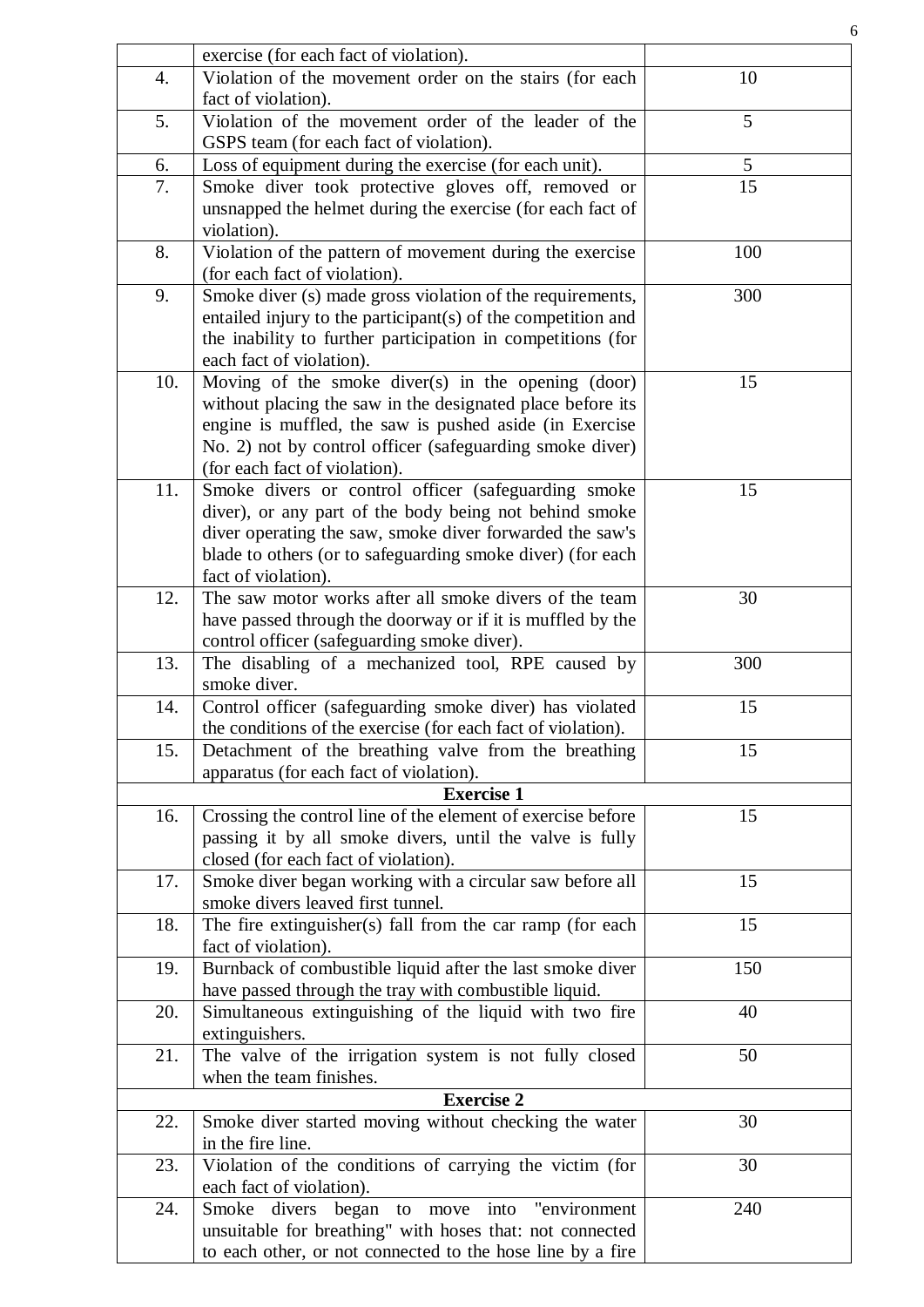|     | nozzle, or not connected to a three-run branching by a    |     |
|-----|-----------------------------------------------------------|-----|
|     | hose line (for each fact of violation).                   |     |
| 25. | One entered the 2nd floor of the superstructure prior all | 30  |
|     | smoke divers and control officer (safeguarding smoke      |     |
|     | diver) have risen to the superstructure.                  |     |
| 26. | Smoke diver started a circular saw before lifting to the  | 120 |
|     | 2nd floor of the superstructure.                          |     |
| 27. | Nozzle operator started to liquidate the "initial fire"   | 25  |
|     | before the "victim" was placed in the designated place,   |     |
|     | until the team gathered in full force (for each fact of   |     |
|     | violation).                                               |     |
| 28. | Overlapping of the branching valve when the team is in    | 60  |
|     | (on) the deck superstructure.                             |     |

#### **Results of competition**

The winner of competitions is determined by the least amount of time spent on the implementation of all exercises.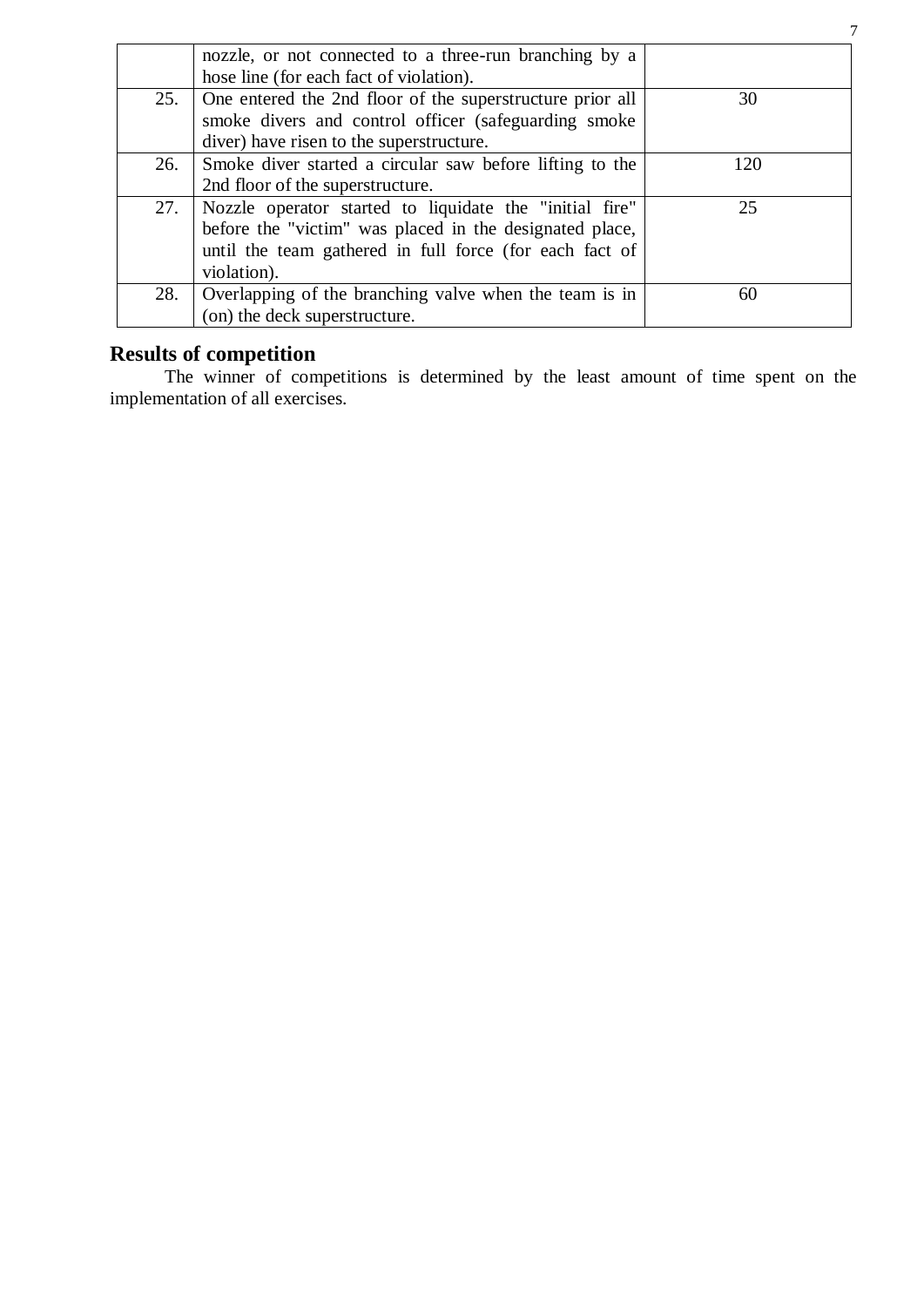#### **СХЕМА ПРОХОЖДЕНИЯ ПОЛОСЫ ПСИХОЛОГИЧЕСКОЙ ПОДГОТОВКИ ЗВЕНОМ ГДЗС (УПРАЖНЕНИЕ № 1)**



- контрольная линия снаряда

Cheme of Exercise No. 1 Finish Start Место установки огнетушителя – Extinguishes Место установки пилы – circular saw Контрольная линия снаряда – control line of the element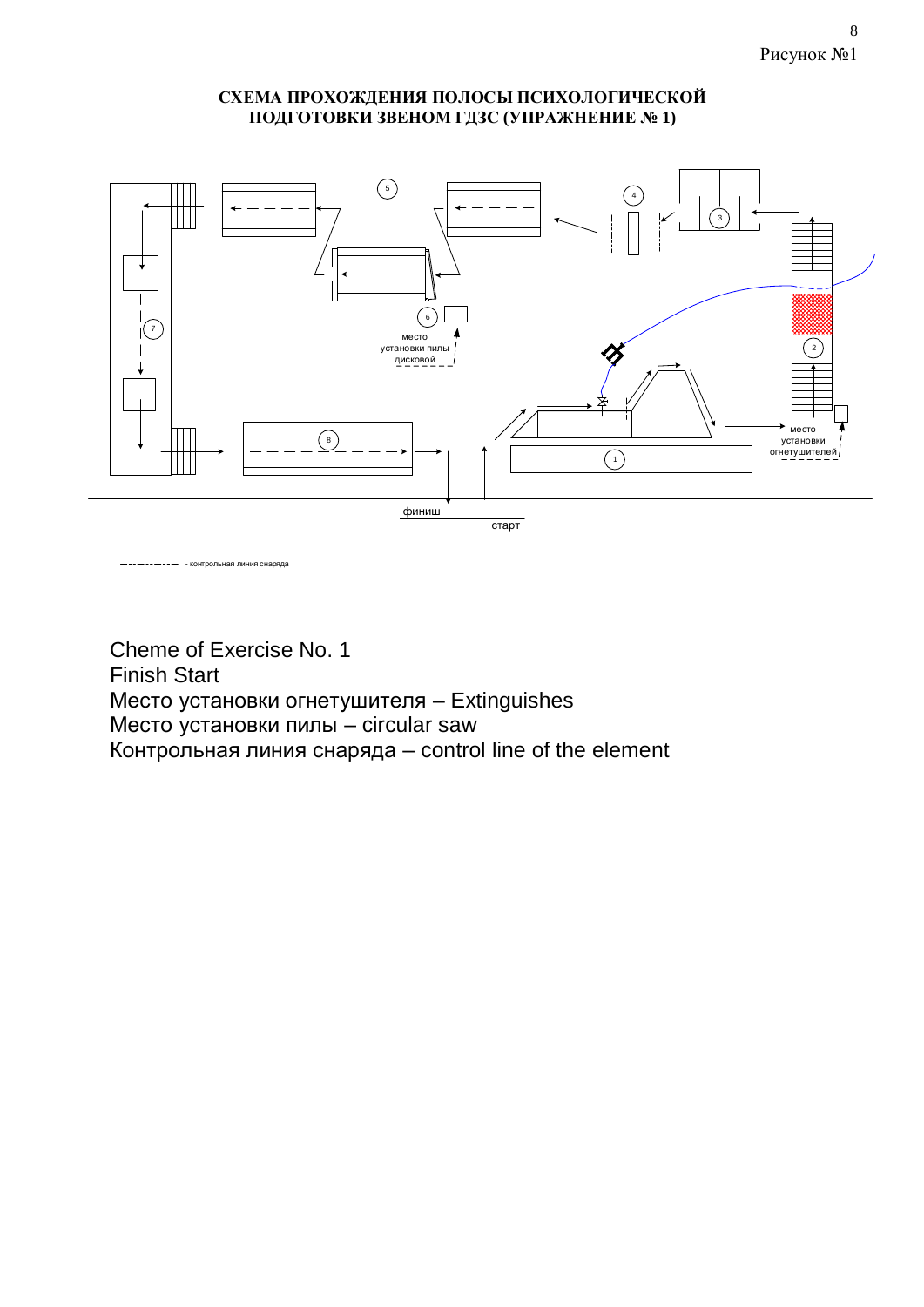

Cheme of Exercise No.2 Пила дисковая – circular saw Место выноса пострадавшего – place for "victim" Место сбора звена – gathering spot Направления движения – moving direction